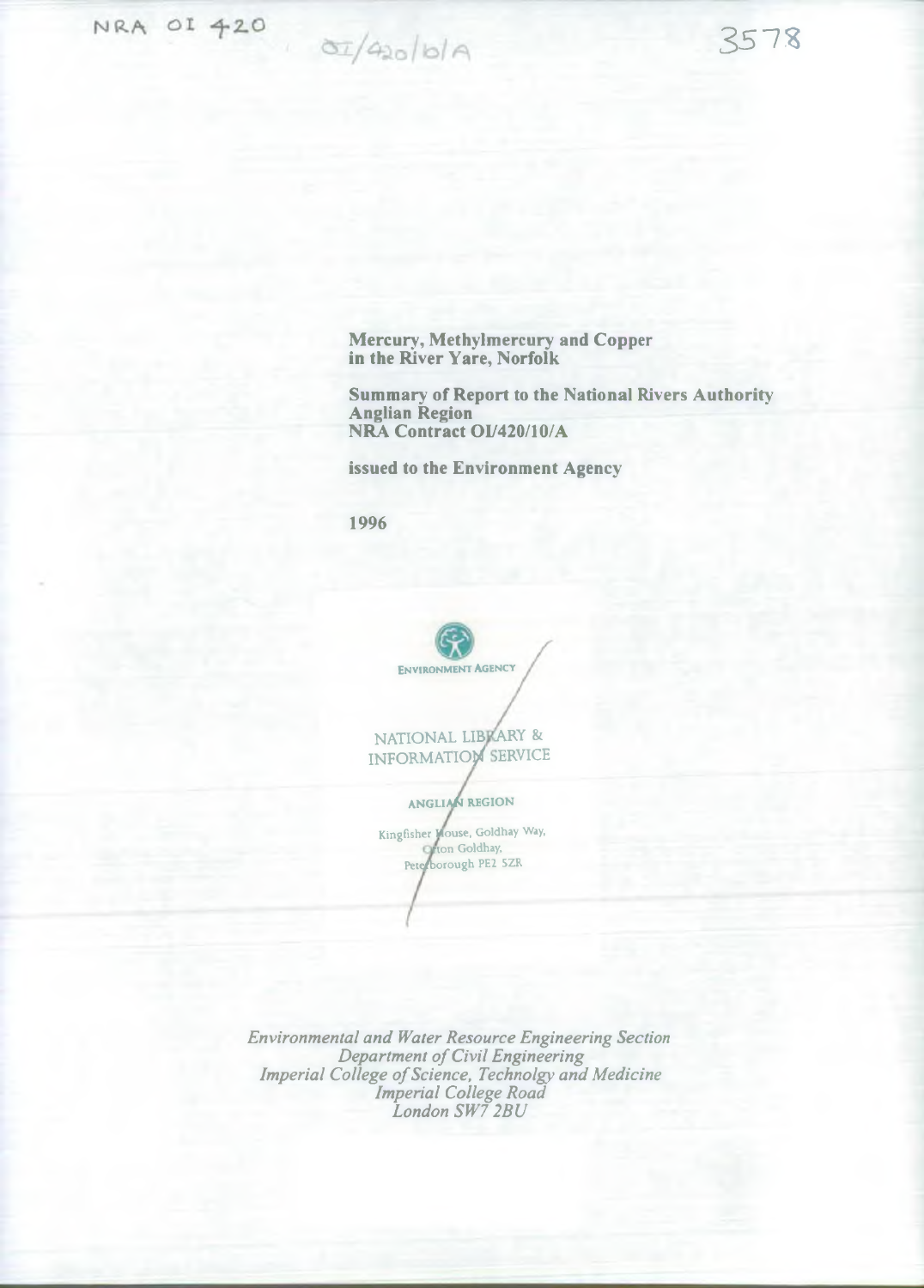## Summary Report to the Environment Agency Project No. 01/420/10/A

Since 1986 Imperial College has produced 3 reports to the National Rivers Authority for Project 01/420/10/A, this is a summary of the third and final report submitted by Imperial College of Science, Technology and Medicine, London, to the Environment Agency on the mercury, methylmercury and copper contamination in the River Yare, Norfolk. The report describes research undertaken since 1992, concerning the magnitude, distribution and bioavailability of sediment bound mercury, methylmercury and copper within the River Yare system. A summary and analysis of all of the data on mercury and methyl mercury collected since 1986 is also presented. Recommendations have been made to assist the Environment Agency in the management of the contaminated reach of the R. Yare and the surrounding environments it effects.



Figure 1. River Yare Sampling Transect Locations.

River bottom sediment samples were collected annually by Imperial College along transects for a 30 km stretch of the river, with each transect containing at least 3 grab samples with the exception of 1987 when only one sample per location was collected (Figure 1).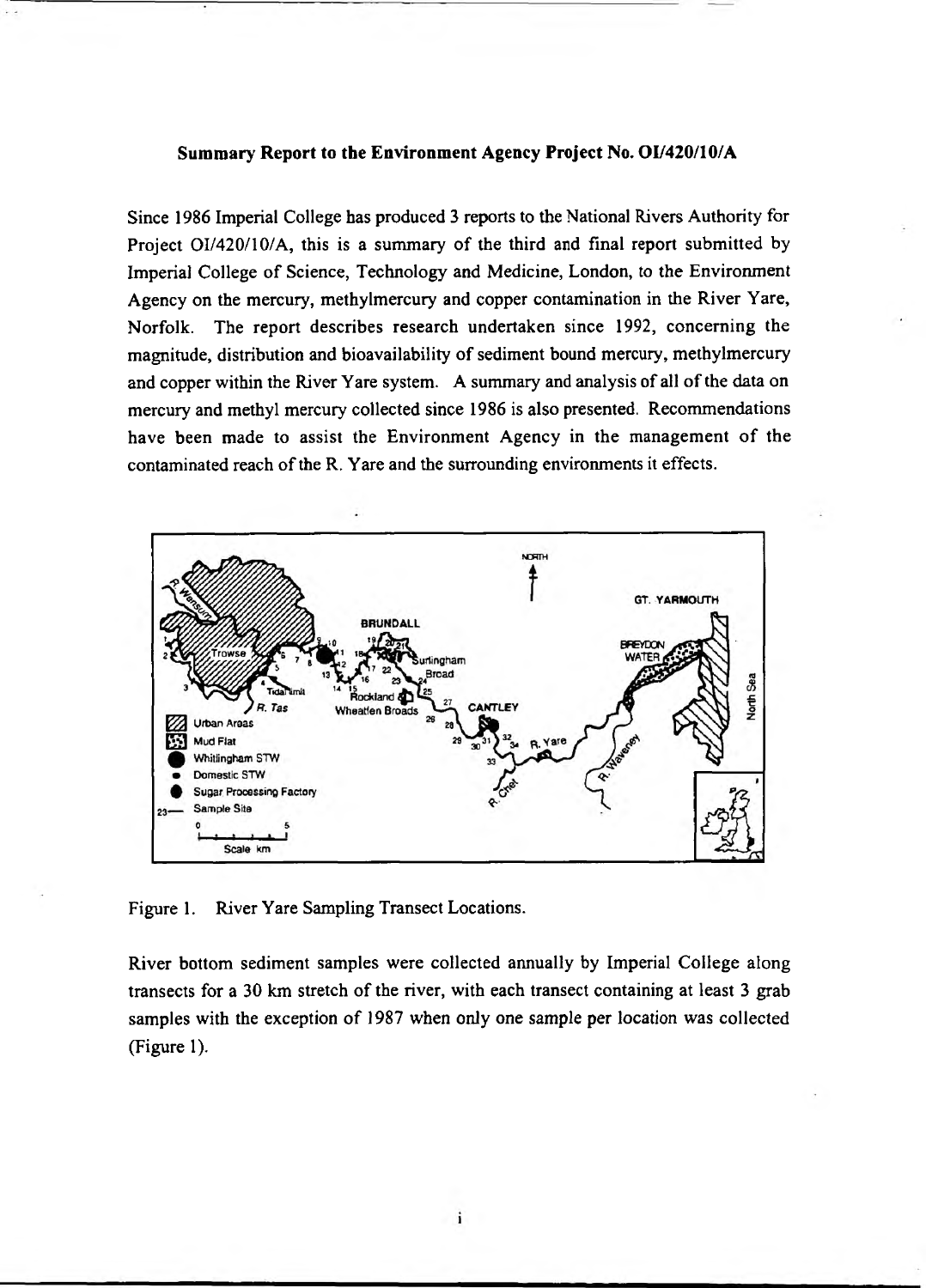Sediments were seived to <1 mm, digested with a modified aqua regia in a microwave digester and analysed for Hg and Cu using the appropriate atomic absorption method. Sediments were subsequently extracted for methyl mercury which was determined using atomic fluorscence, the methods are described within the report. Fish, eel and roach, were supplied by the NRA and were analysed for mercury and methyl mercury. Quality control was maintained through the use of certified reference materials, duplicate digestions and replicate analyses.

Mercury and copper contamination were first identified in the River Yare in 1984 when the then Anglian Water Authority had samples of roach analysed for Hg and were found to have an average Hg concentration of  $0.44 \text{ mg kg}^{-1}$ . A subsequent investigation of river sediments identified Whitlingham STW outfall as the major source of mercury and copper contamination. The contaminated zone stretches from Trowse in the west to Hassingham in the east and includes the intervening broads of Surlingham, Wheatfen and Rockland (Figure 1).

Since 1986 the mean mercury concentration within the bottom sediments from Trowse to Cantley has declined from  $5.4 - 2.1$  mg kg<sup>-1</sup> in 1995. Mean copper concentrations have decreased from 106.5 - 71.5 mg kg<sup>-1</sup> in the same period. The major contributory factor to the improvement in sediment quality has been the reduction in discharge of the metals from the STW. The concentration of Hg in the final effluent has been reduced to less than 0.2  $\mu$ g *I*<sup>-1</sup> since 1994 from 20  $\mu$ g *I*<sup>-1</sup> in 1986. The copper concentration has been reduced by 33% to an average of 5  $\mu$ g l<sup>-1</sup> in the final effluent discharged to the R. |Yare. Highly contaminated bottom sediments have gradually become buried by a cleaner overlay of sediments. Sediment cores collected in 1995 show that the most contaminated sediment near the STW is now buried 25-35 cm below the sediment surface (Figure 2).

ü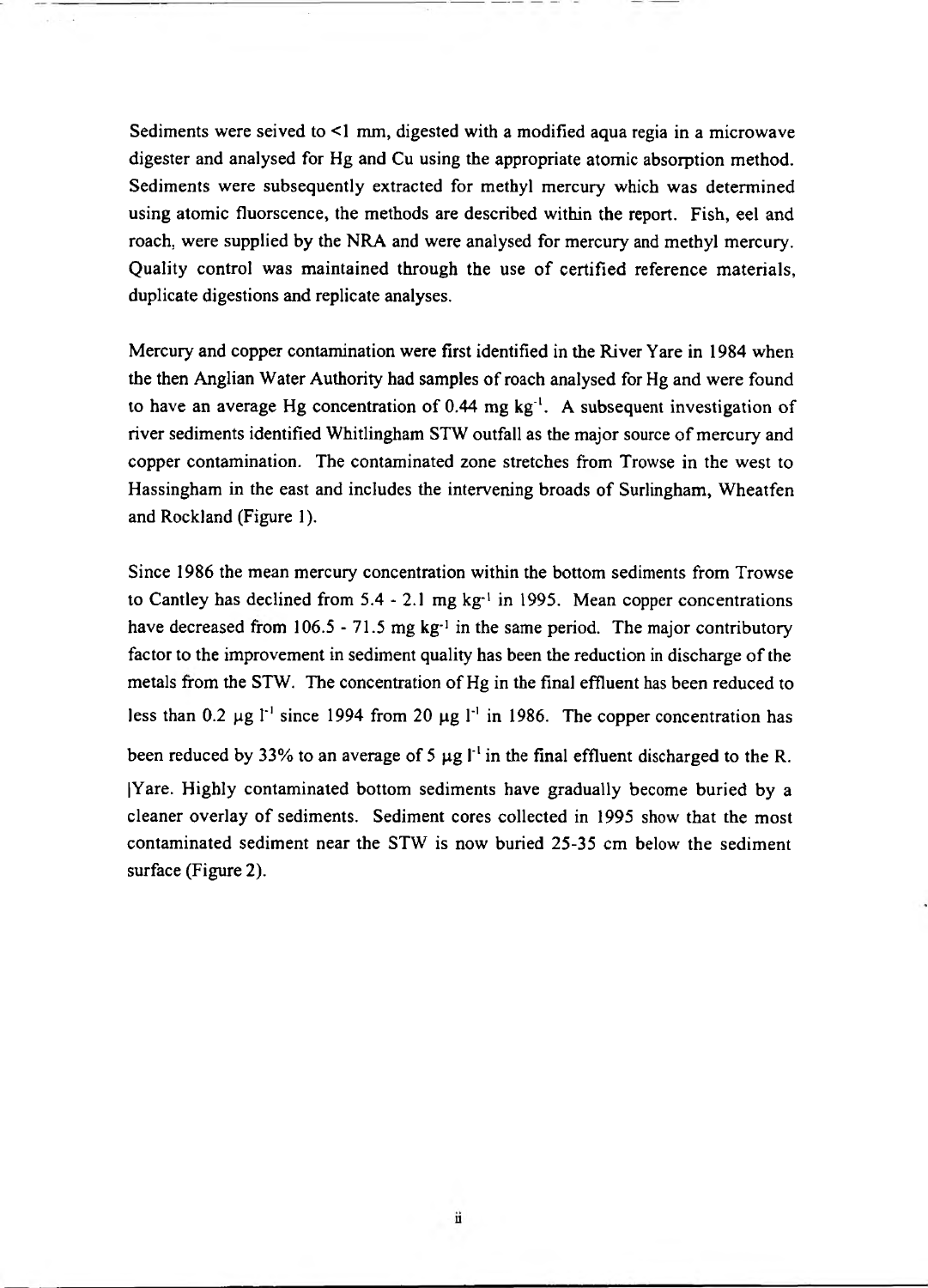

Figure 2. Distribution of Hg and Cu with depth in cores collected at Whitlingham, Rockland Broad and Cantley in 1995.

Remobilisation of contaminated sediments by bank disturbance and erosion may contribute mercury to the river by the slumping of previously dredged sediments, and further investigation will be required to quantify this. As shown in Figure 2 Hg is buried in the sediments of Rockland Broad. Rockland and Wheatfen Broads sediments acted as sinks for mercury contamination, and are potential sources of mercury to the main river should the deeper sediments within these broads be remobilised.

Methylmercury is a highly toxic form of mercury predominantly synthesised within the bottom sediments by bacteria and probably, to a lesser degree, by humic matter. As a pollutant whose main source was not the STW, it displays a dispersed pollution plume within the bottom sediments which is partly controlled by availability of inorganic mercury and nutrients. Concentrations of methylmercury have fluctuated which may be linked to nutrient cycling within the bottom sediments. However, methylmercury may also be linked to deposition of atmospherically deposited mercury, this requires further investigation.

Mercury within fish from the R. Yare is predominantly in the form of methylmercury (>80%). The contamination of eel and roach flesh with mercury, has declined with the reduction in mercury discharges from the STW. A reduction of more than half from an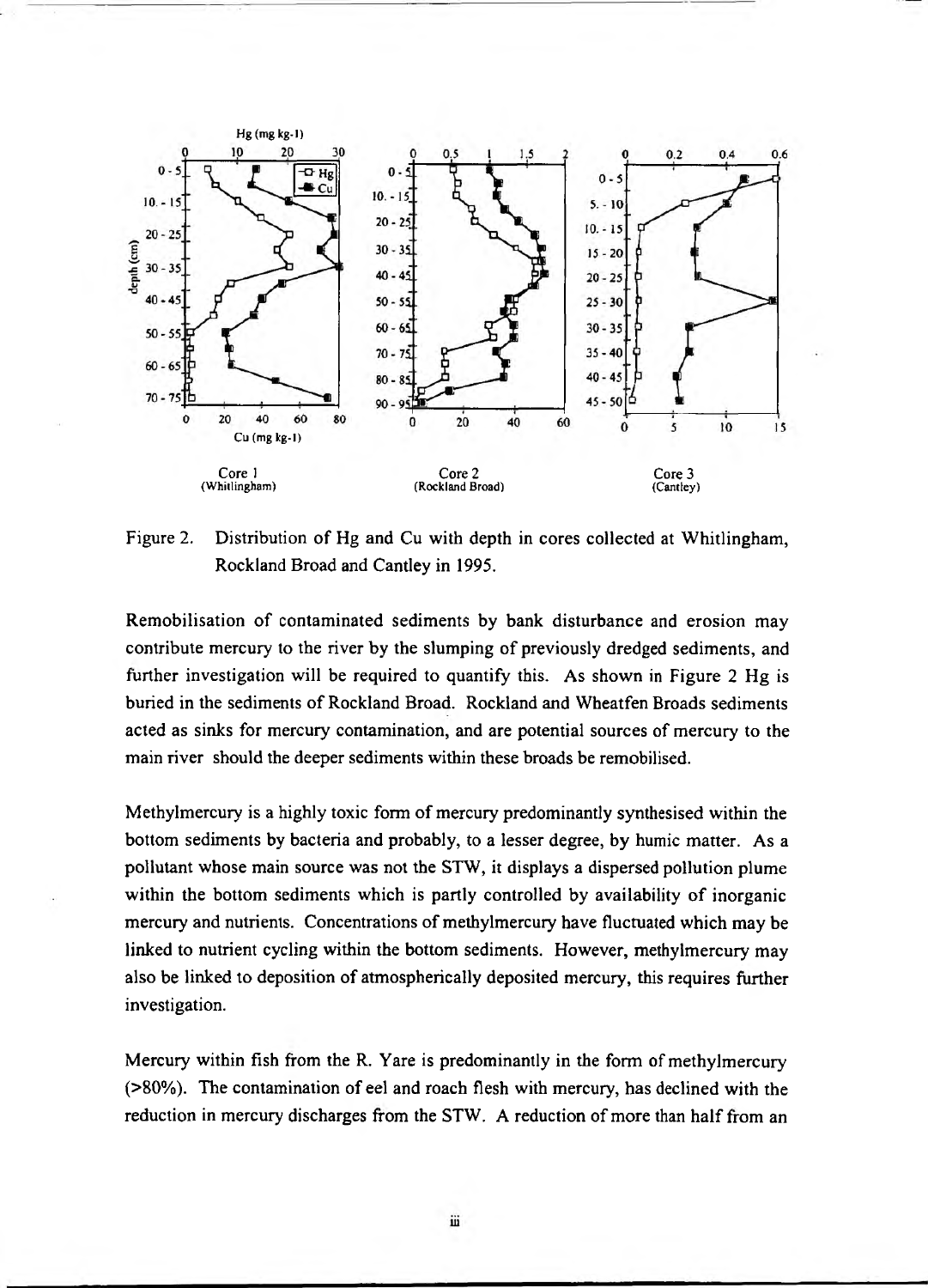average of 0.46 mg kg<sup>-1</sup> to 0.21 mg kg<sup>-1</sup> has been observed from 1985-1994. Burial of the mercury contaminated sediments has decreased mercury availability to fish within the river. Correlations between weight and length and mercury burden of the fish were strong as expected by species which bioaccumulate Hg. Female eels accumulated greater burdens of Hg then did males, no differences were observed in Roach. Other rivers within East Anglia, not considered to be mercury contaminated, have eels with similar mercury contamination levels as those reported for the R Yare which may indicate that the bottom sediments are not the only source of mercury to the R Yare fish. This hypothesis is supported by a study of mercury and methylmercury in fish and bottom sediments collected from Ormesby Broad found that while the concentrations of mercury were very low in the sediments the levels in the fish were very similar to those found in fish from the R Yare. Atmospheric deposition of mercury may be another source. Mercury deposited atmospherically would be more available to the fish within the river then that continually buried deeper within the sediments.

The effects of dredging contaminated bottom sediments on water quality were examined by monitoring a dredging operation at Thorpe St Andrews and by laboratory prediction using elutriate tests. Elevated levels of mercury and copper were found in the water column during and after dredging, but these were not in breach of E.C. regulations. Intrusion of saline water into potential dredge areas and the effects of seasonal changes in physicochemical sediment conditions were also examined. This revealed that while increased salinity and temperature may increase rates of methyl mercury production, this could not be demonstrated with sediments taken from the River Yare. The biggest threat to biota posed by dredging of contaminated sediments is the re-exposure of heavily contaminated material buried at depths of up to 1 m. Experiments found a relation between mercury and iron and total organic carbon within the resuspended sediments suggesting that mercury remobilisation within the river bed sediments may also be effected by factors (such a salinity changes) that destabilise iron oxides and organic matter within the sediments.

The environmental effects of the disposal of dredged sediments on the upland dumpsite at Griffin Lane were examined by using earthworm and plant bioassays and laboratory based sediment drying experiments. The mobilisation potential of copper and mercury was investigated using sequential extraction techniques. Copper was more mobile in the dump site soils then mercury suggesting it is more bioavailable. Analysis of plants across the site found that mercury is primarily concentrated in the roots with little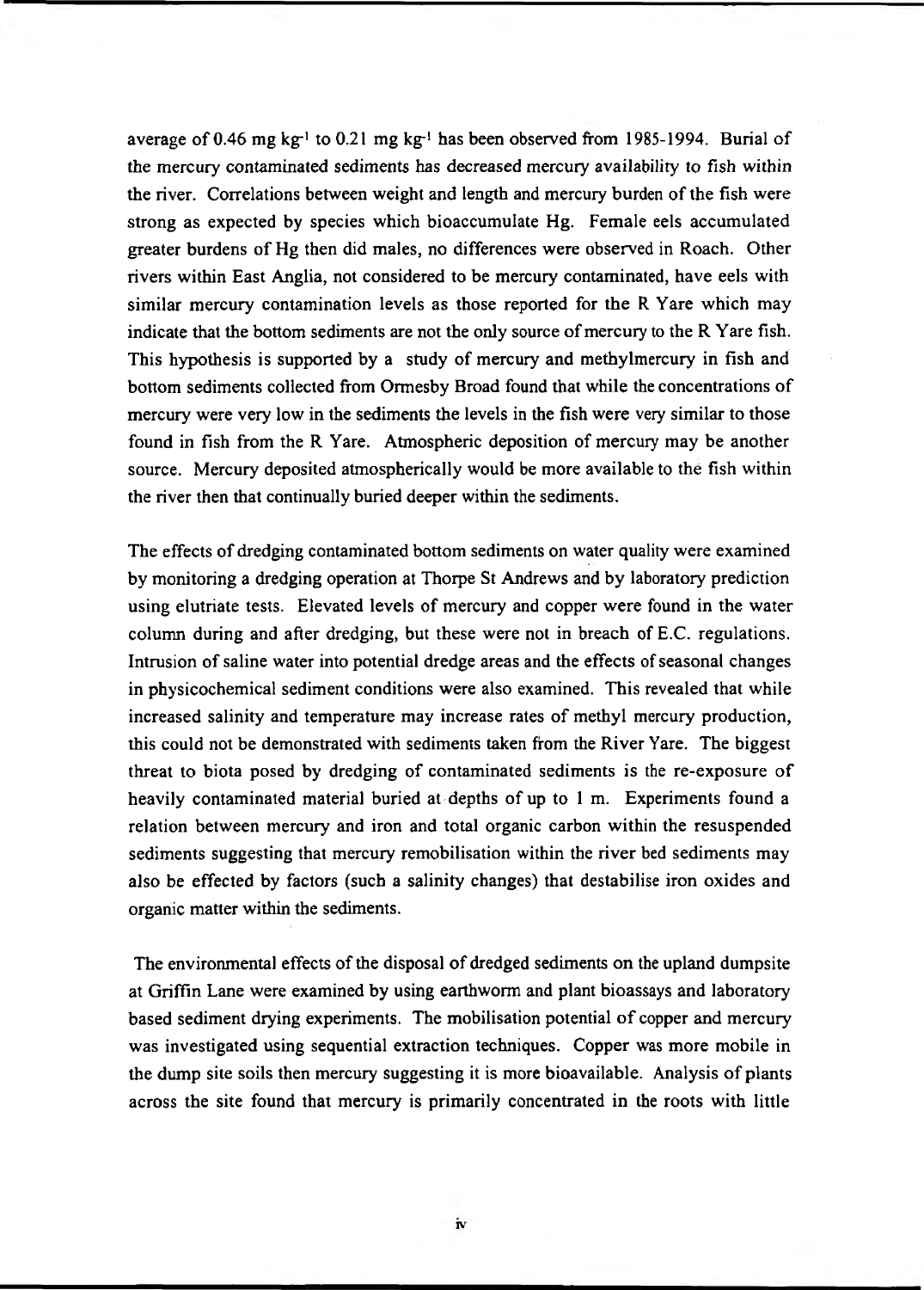breakthrough into the upper plants. Mercury and copper concentrations in the earthworm bioassay materials were low, suggesting low availability of the metals within the sediments to the environment.

As a result of this study it has been recommended that:

- 1. Emissions of Hg and Cu to the river from Whitlingham STW must continue to be strictly monitored by the Environment Agency.
- 2. Sediment disturbance within the contaminated reach should be minimised. Dredging should only be permitted when absolutely essential and then under strict supervision of the Environment Agency. Dredging activity should still be considered with circumspection in the future because of the large sink of Hg and Cu buried at depth within the bottom sediments. General caution with minimal further anthropogenic intervention will allow a natural equilibrium of low contamination levels to develop within the system. However, any marked changes in factors such as pH, flow rate and salinity would require re-assessment of these recommendations at the appropriate time.
- 3. The long-term threat that the Hg contamination holds for the river system, including biota, is relatively small, provided there is minimal anthropogenic disturbance. It is evident from analysis of the data collected for the annual surveys that it is necessary to monitor the sediments and fish into the forseeable future. Discussions should be held now to determine the most suitable course of action in this regard.
- 4. It has become apparent that Hg contained within the bottom sediments of the R Yare is probably not the only, and possibly not the main, source of Hg to eels and roach. Data on atmospheric concentrations of Hg in the R. Yare region are required to establish whether this is a potential source. This may require the establishment of a further study on atmospheric Hg emissions if no database presently exists.
- 5. A decision must be taken as to the viability of the Griffin Lane landfill in the light of changes in legislation for East Anglia and the likely disposal requirements from

v